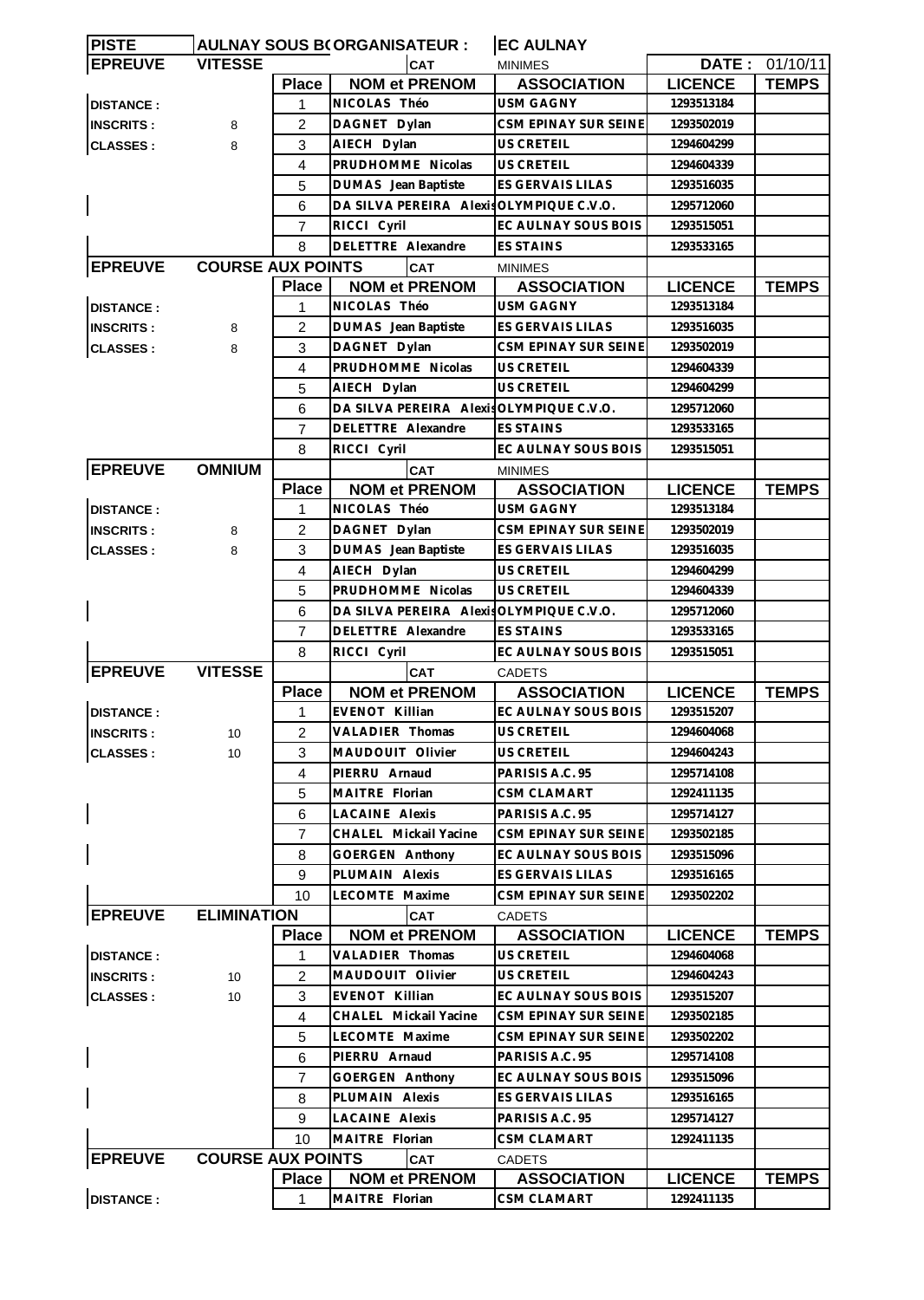| <b>INSCRITS:</b> | 10                       | 2              | <b>LACAINE Alexis</b>                 | PARISIS A.C. 95                    | 1295714127     |              |
|------------------|--------------------------|----------------|---------------------------------------|------------------------------------|----------------|--------------|
| <b>CLASSES:</b>  | 10                       | 3              | MAUDOUIT Olivier                      | US CRETEIL                         | 1294604243     |              |
|                  |                          | 4              | PLUMAIN Alexis                        | ES GERVAIS LILAS                   | 1293516165     |              |
|                  |                          | 5              | <b>VALADIER Thomas</b>                | US CRETEIL                         | 1294604068     |              |
|                  |                          | 6              | GOERGEN Anthony                       | EC AULNAY SOUS BOIS                | 1293515096     |              |
|                  |                          | $\overline{7}$ | EVENOT Killian                        | EC AULNAY SOUS BOIS                | 1293515207     |              |
|                  |                          | 8              | LECOMTE Maxime                        | CSM EPINAY SUR SEINE               | 1293502202     |              |
|                  |                          | 9              | PIERRU Arnaud                         | PARISIS A.C. 95                    | 1295714108     |              |
|                  |                          | 10             | CHALEL Mickail Yacine                 | CSM EPINAY SUR SEINE               | 1293502185     |              |
| <b>EPREUVE</b>   | <b>OMNIUM</b>            |                | CAT                                   | <b>CADETS</b>                      |                |              |
|                  |                          | <b>Place</b>   | <b>NOM et PRENOM</b>                  | <b>ASSOCIATION</b>                 | <b>LICENCE</b> | <b>TEMPS</b> |
| <b>DISTANCE:</b> |                          | 1              | <b>VALADIER Thomas</b>                | US CRETEIL                         | 1294604068     |              |
| <b>INSCRITS:</b> | 10                       | $\overline{c}$ | MAUDOUIT Olivier                      | US CRETEIL                         | 1294604243     |              |
| <b>CLASSES:</b>  | 10                       | 3              | EVENOT Killian                        | EC AULNAY SOUS BOIS                | 1293515207     |              |
|                  |                          | 4              | MAITRE Florian                        | <b>CSM CLAMART</b>                 | 1292411135     |              |
|                  |                          | 5              | <b>LACAINE Alexis</b>                 | PARISIS A.C. 95                    | 1295714127     |              |
|                  |                          | 6              | PIERRU Arnaud                         | PARISIS A.C. 95                    | 1295714108     |              |
|                  |                          | 7              | CHALEL Mickail Yacine                 | CSM EPINAY SUR SEINE               | 1293502185     |              |
|                  |                          | 8              | PLUMAIN Alexis                        | <b>ES GERVAIS LILAS</b>            | 1293516165     |              |
|                  |                          | 9              | <b>GOERGEN Anthony</b>                | EC AULNAY SOUS BOIS                | 1293515096     |              |
|                  |                          | 10             | LECOMTE Maxime                        | CSM EPINAY SUR SEINE               | 1293502202     |              |
| <b>EPREUVE</b>   | <b>VITESSE</b>           |                | <b>CAT</b>                            | DAMES M/C/JS                       |                |              |
|                  |                          | <b>Place</b>   | <b>NOM et PRENOM</b>                  | <b>ASSOCIATION</b>                 | <b>LICENCE</b> | <b>TEMPS</b> |
| <b>DISTANCE:</b> |                          | 1              | RIBAULT Christelle                    | CSM VILLENEUVE GARE                | 1292420053     |              |
| <b>INSCRITS:</b> | 10                       | $\overline{c}$ | LE BRAS Justine                       | ARGENTEUIL VAL SEINE               | 1295708416     |              |
| <b>CLASSES:</b>  | 10                       | 3              | POLMONT Amandine                      | <b>CSM PUTEAUX</b>                 | 1292401285     |              |
|                  |                          | 4              | ARNOUX Audrey                         | CSM VILLENEUVE GARE                | 1292420009     |              |
|                  |                          | 5              | <b>TESSIER OCEANE</b>                 | US CRETEIL                         | 3499031213     |              |
|                  |                          | 6              | GAMBIER Kelly                         | CSM VILLENEUVE GARE                | 1292420192     |              |
|                  |                          | 7              | LECQUE Alexandra                      | ARGENTEUIL VAL SEINE               | 1295708422     |              |
|                  |                          | 8              | <b>GOERGEN Laura</b>                  | VC CLICHY SOUS BOIS                | 1293527070     |              |
|                  |                          | 9              | <b>ARNOUX Tifanny</b>                 | CSM VILLENEUVE GARE                | 1292420045     |              |
|                  |                          | 10             | <b>HEGOBURU Lise</b>                  | <b>ES GERVAIS LILAS</b>            | 1293516220     |              |
| <b>EPREUVE</b>   | <b>COURSE AUX POINTS</b> |                | CAT                                   |                                    |                |              |
|                  |                          | <b>Place</b>   |                                       | DAMES M/C/JS<br><b>ASSOCIATION</b> | <b>LICENCE</b> | TEMPS        |
| <b>DISTANCE:</b> |                          | 1              | <b>NOM et PRENOM</b><br>ARNOUX Audrey | CSM VILLENEUVE GARE                | 1292420009     |              |
| <b>INSCRITS:</b> | 10                       | $\overline{c}$ | <b>TESSIER OCEANE</b>                 | US CRETEIL                         | 3499031213     |              |
| <b>CLASSES:</b>  | 10                       | 3              | RIBAULT Christelle                    | CSM VILLENEUVE GARE                | 1292420053     |              |
|                  |                          | $\overline{4}$ | GAMBIER Kelly                         | CSM VILLENEUVE GARE                | 1292420192     |              |
|                  |                          | 5              | LE BRAS Justine                       | ARGENTEUIL VAL SEINE               | 1295708416     |              |
|                  |                          | 6              | <b>GOERGEN Laura</b>                  | VC CLICHY SOUS BOIS                | 1293527070     |              |
|                  |                          | $\overline{7}$ | POLMONT Amandine                      | <b>CSM PUTEAUX</b>                 | 1292401285     |              |
|                  |                          | 8              | ARNOUX Tifanny                        | <b>CSM VILLENEUVE GARE</b>         | 1292420045     |              |
|                  |                          | 9              | <b>HEGOBURU Lise</b>                  | ES GERVAIS LILAS                   | 1293516220     |              |
|                  |                          | 10             | LECQUE Alexandra                      | ARGENTEUIL VAL SEINI               | 1295708422     |              |
| <b>EPREUVE</b>   | <b>OMNIUM</b>            |                | <b>CAT</b>                            |                                    |                |              |
|                  |                          | <b>Place</b>   | <b>NOM et PRENOM</b>                  | DAMES M/C/JS<br><b>ASSOCIATION</b> | <b>LICENCE</b> | <b>TEMPS</b> |
| <b>DISTANCE:</b> |                          | 1              | RIBAULT Christelle                    | CSM VILLENEUVE GARE                | 1292420053     |              |
|                  | 10                       | 2              | ARNOUX Audrey                         | CSM VILLENEUVE GARE                | 1292420009     |              |
| <b>INSCRITS:</b> | 10                       | 3              | TESSIER OCEANE                        | <b>US CRETEIL</b>                  | 3499031213     |              |
| <b>CLASSES:</b>  |                          | 4              | LE BRAS Justine                       | ARGENTEUIL VAL SEINE               | 1295708416     |              |
|                  |                          | 5              | POLMONT Amandine                      | <b>CSM PUTEAUX</b>                 | 1292401285     |              |
|                  |                          | 6              | GAMBIER Kelly                         | CSM VILLENEUVE GARE                | 1292420192     |              |
|                  |                          | 7              | <b>GOERGEN Laura</b>                  | VC CLICHY SOUS BOIS                | 1293527070     |              |
|                  |                          | 8              | LECQUE Alexandra                      | ARGENTEUIL VAL SEINE               | 1295708422     |              |
|                  |                          |                | ARNOUX Tifanny                        | CSM VILLENEUVE GARE                | 1292420045     |              |
|                  |                          | 9              | <b>HEGOBURU Lise</b>                  | ES GERVAIS LILAS                   | 1293516220     |              |
| <b>EPREUVE</b>   | <b>VITESSE</b>           | 10             |                                       |                                    |                |              |
|                  |                          |                | <b>CAT</b>                            | SENIORS/JUNIORS                    |                |              |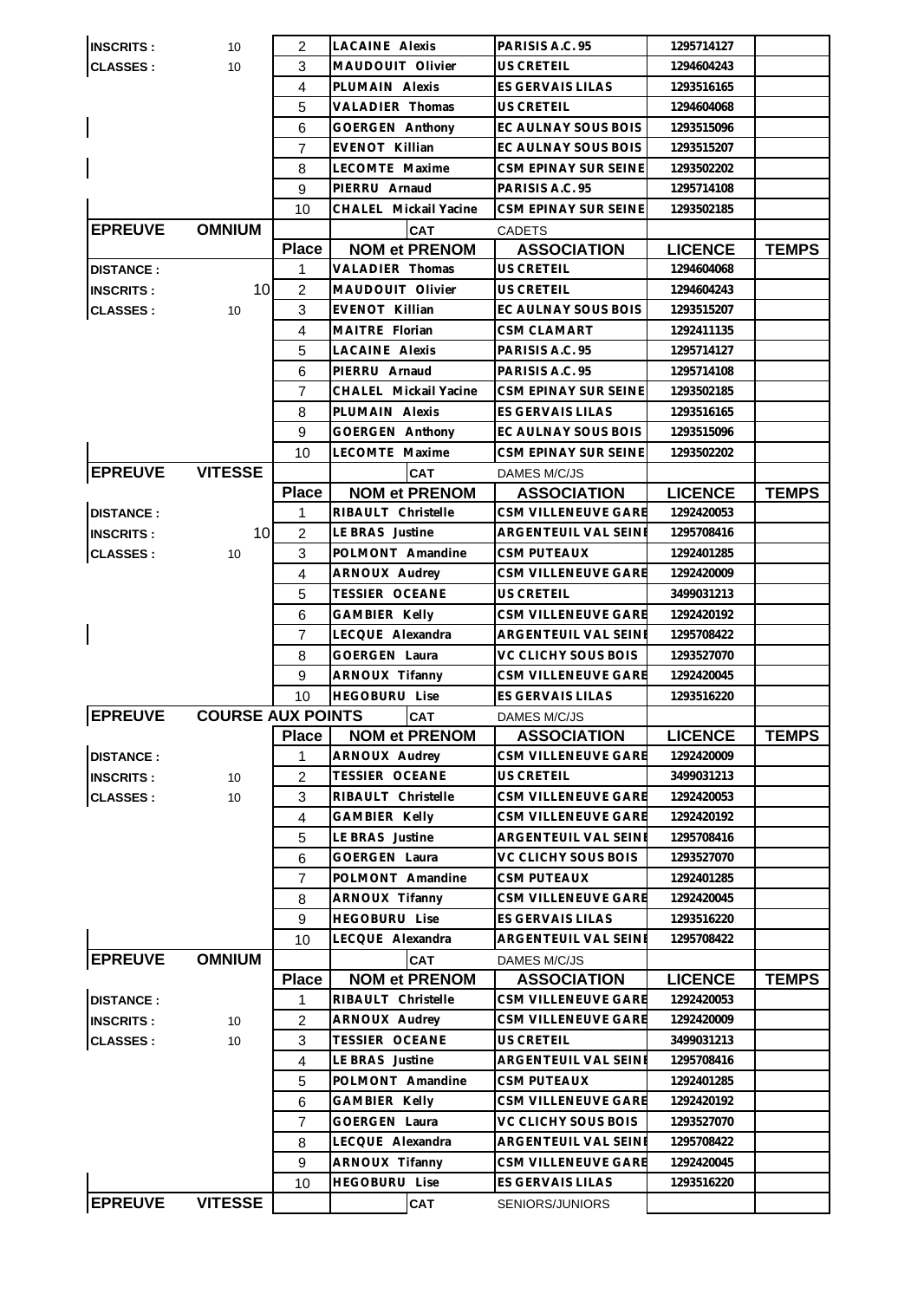|                          |                          | <b>Place</b>   | <b>NOM et PRENOM</b>   | <b>ASSOCIATION</b>          | <b>LICENCE</b>           | <b>TEMPS</b> |
|--------------------------|--------------------------|----------------|------------------------|-----------------------------|--------------------------|--------------|
| <b>DISTANCE:</b>         |                          | 1              | DURIVAUX Franck        | US CRETEIL                  | 1294604036               |              |
| <b>INSCRITS:</b>         | 18                       | $\overline{2}$ | AUBERNON Erwann        | US CRETEIL                  | 1294604112               |              |
| <b>CLASSES:</b><br>18    |                          | 3              | DROLLEE Arnaud         | US CRETEIL                  | 1294604150               |              |
|                          |                          | $\overline{4}$ | PRUDHOMME Alexandre    | <b>US CRETEIL</b>           | 1294604340               |              |
|                          |                          | 5              | AGGAR AHCEN            | LAVAL CYCLISME 53           | 353275139                |              |
|                          |                          | 6              | ROUSSEAU Jayson        | EC MONTGERON VIGNE          | 1291307253               |              |
| $\overline{\phantom{a}}$ |                          | 7              | BERTOLDI Emmanuel      | EC AULNAY SOUS BOIS         | 1293515078               |              |
|                          |                          | 8              | GRENIER Vianney        | CSM VILLENEUVE GARE         | 1292420169               |              |
|                          |                          | 9              | DAGORNE Maël           | US CRETEIL                  | 1294604201               |              |
|                          |                          | 10             | MARTINS Vincent        | <b>US CRETEIL</b>           | 1294604074               |              |
|                          |                          | 11             | DERLY Alain            | ES GERVAIS LILAS            | 1293516024               |              |
|                          |                          | 12             | VERNET Philippe        | US BOIS ST DENIS            | 1293532015               |              |
|                          |                          | 13             | SLUSARSKI Michal       | ES GERVAIS LILAS            | 1293516227               |              |
|                          |                          | 14             | ROULAND Hugo           | AV THIAIS                   | 1294627113               |              |
|                          |                          | 15             | NOEL Aurélien          | PARISIS A.C. 95             | 1295714246               |              |
|                          |                          | 16             | NAOUR Romain           | <b>ES GERVAIS LILAS</b>     | 1293516067               |              |
|                          |                          | 17             | <b>ALLIROL Didier</b>  | <b>VC NEUILLY SUR SEINE</b> | 1292434012               |              |
|                          |                          | 18             | LE MASSON Bastien      | US CRETEIL                  | 1294604355               |              |
| <b>EPREUVE</b>           | <b>ELIMINATION</b>       |                | <b>CAT</b>             | SENIORS/JUNIORS             |                          |              |
|                          |                          | <b>Place</b>   | <b>NOM et PRENOM</b>   | <b>ASSOCIATION</b>          | <b>LICENCE</b>           | <b>TEMPS</b> |
| <b>DISTANCE:</b>         |                          | 1              | MARTINS Vincent        | <b>US CRETEIL</b>           | 1294604074               |              |
|                          | 18                       | $\overline{2}$ | PRUDHOMME Alexandre    | <b>US CRETEIL</b>           | 1294604340               |              |
| <b>INSCRITS:</b>         |                          | 3              | <b>GRENIER Vianney</b> | <b>CSM VILLENEUVE GARE</b>  | 1292420169               |              |
| <b>CLASSES:</b>          | 16                       | $\overline{4}$ | DURIVAUX Franck        | US CRETEIL                  |                          |              |
|                          |                          | 5              | BERTOLDI Emmanuel      | EC AULNAY SOUS BOIS         | 1294604036<br>1293515078 |              |
|                          |                          | 6              | AUBERNON Erwann        | US CRETEIL                  | 1294604112               |              |
|                          |                          | $\overline{7}$ | DAGORNE Maël           | US CRETEIL                  | 1294604201               |              |
|                          |                          | 8              | DROLLEE Arnaud         | US CRETEIL                  | 1294604150               |              |
|                          |                          | 9              | ROULAND Hugo           | AV THIAIS                   | 1294627113               |              |
|                          |                          | 10             | NOEL Aurélien          | PARISIS A.C. 95             | 1295714246               |              |
|                          |                          | 11             | NAOUR Romain           | <b>ES GERVAIS LILAS</b>     | 1293516067               |              |
|                          |                          | 12             | DERLY Alain            | ES GERVAIS LILAS            | 1293516024               |              |
|                          |                          | 13             | SLUSARSKI Michal       | ES GERVAIS LILAS            | 1293516227               |              |
|                          |                          | 14             | <b>ALLIROL Didier</b>  | VC NEUILLY SUR SEINE        | 1292434012               |              |
|                          |                          | 15             | LE MASSON Bastien      | <b>US CRETEIL</b>           | 1294604355               |              |
|                          |                          | 16             | ROUSSEAU Jayson        | EC MONTGERON VIGNE          | 1291307253               |              |
| <b>EPREUVE</b>           | <b>COURSE AUX POINTS</b> |                | <b>CAT</b>             | SENIORS/JUNIORS             |                          |              |
|                          |                          | <b>Place</b>   | <b>NOM et PRENOM</b>   | <b>ASSOCIATION</b>          | <b>LICENCE</b>           | <b>TEMPS</b> |
| <b>DISTANCE:</b>         |                          | 1              | MARTINS Vincent        | US CRETEIL                  | 1294604074               |              |
| <b>INSCRITS:</b>         | 18                       | $\overline{c}$ | DAGORNE Maël           | US CRETEIL                  | 1294604201               |              |
| <b>CLASSES:</b>          | 14                       | 3              | ROULAND Hugo           | <b>AV THIAIS</b>            | 1294627113               |              |
|                          |                          | 4              | NOEL Aurélien          | PARISIS A.C. 95             | 1295714246               |              |
|                          |                          | 5              | ROUSSEAU Jayson        | EC MONTGERON VIGNE          | 1291307253               |              |
|                          |                          | 6              | DURIVAUX Franck        | US CRETEIL                  | 1294604036               |              |
|                          |                          | $\overline{7}$ | GRENIER Vianney        | CSM VILLENEUVE GARE         | 1292420169               |              |
|                          |                          | 8              | PRUDHOMME Alexandre    | <b>US CRETEIL</b>           | 1294604340               |              |
|                          |                          | 9              | BERTOLDI Emmanuel      | EC AULNAY SOUS BOIS         | 1293515078               |              |
|                          |                          | 10             | AUBERNON Erwann        | US CRETEIL                  | 1294604112               |              |
|                          |                          | 11             | ALLIROL Didier         | VC NEUILLY SUR SEINE        | 1292434012               |              |
|                          |                          | 12             | SLUSARSKI Michal       | ES GERVAIS LILAS            | 1293516227               |              |
|                          |                          | 13             | NAOUR Romain           | ES GERVAIS LILAS            | 1293516067               |              |
|                          |                          | 14             | DERLY Alain            | ES GERVAIS LILAS            | 1293516024               |              |
| <b>EPREUVE</b>           | <b>OMNIUM</b>            |                | <b>CAT</b>             | SENIORS/JUNIORS             |                          |              |
|                          |                          | <b>Place</b>   | <b>NOM et PRENOM</b>   | <b>ASSOCIATION</b>          | <b>LICENCE</b>           | <b>TEMPS</b> |
| <b>DISTANCE:</b>         |                          | 1              | DURIVAUX Franck        | US CRETEIL                  | 1294604036               |              |
| <b>INSCRITS:</b>         | 18                       | $\overline{c}$ | MARTINS Vincent        | US CRETEIL                  | 1294604074               |              |
| <b>CLASSES:</b>          | 14                       | 3              | PRUDHOMME Alexandre    | <b>US CRETEIL</b>           | 1294604340               |              |